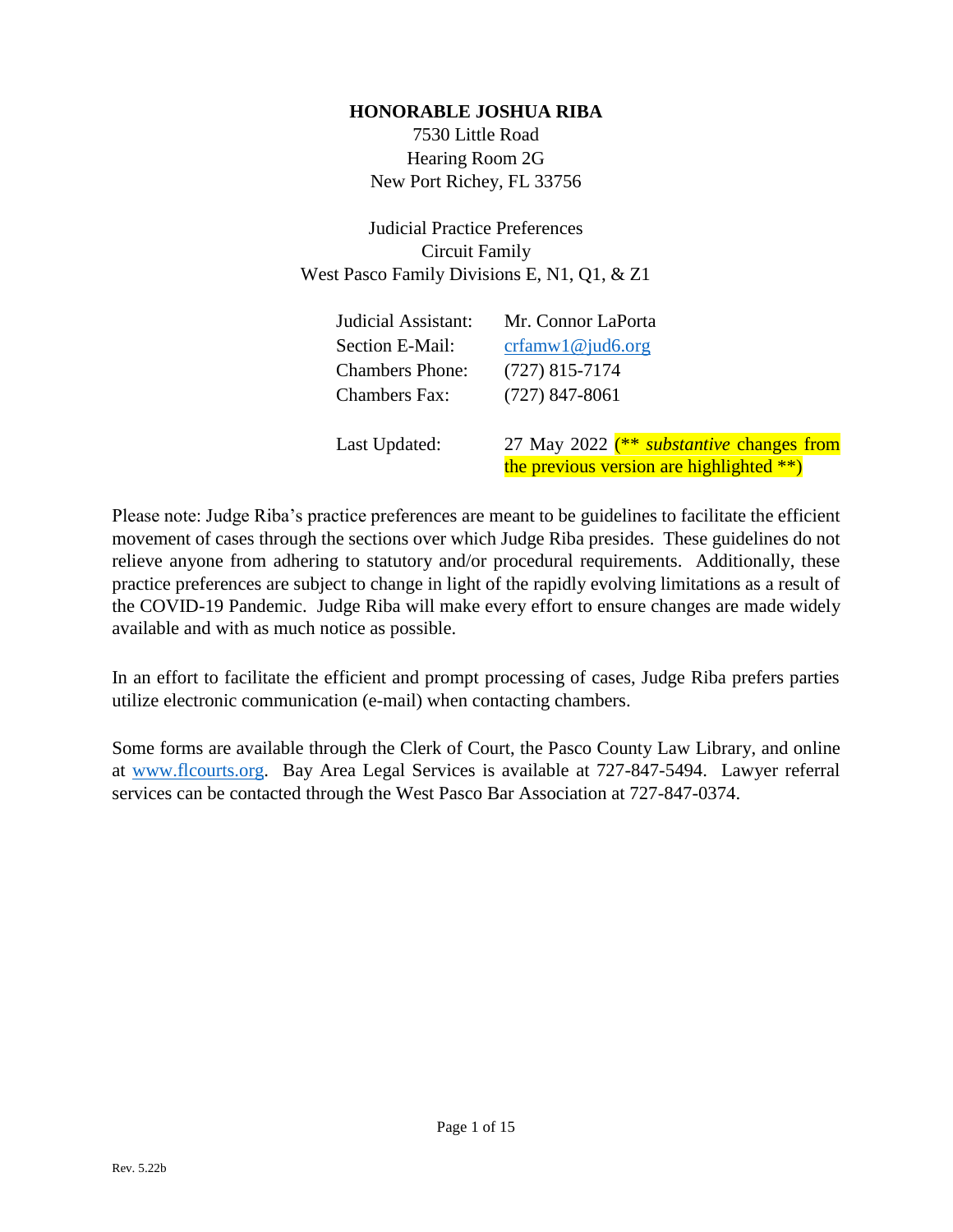# **TABLE OF CONTENTS**

# (The headings below are clickable links)

| Proposed Court Orders/Use of the Judicial Automated Workflow System (JAWS) 11 |  |
|-------------------------------------------------------------------------------|--|
|                                                                               |  |
|                                                                               |  |
|                                                                               |  |
|                                                                               |  |
|                                                                               |  |
|                                                                               |  |
|                                                                               |  |
|                                                                               |  |
|                                                                               |  |
|                                                                               |  |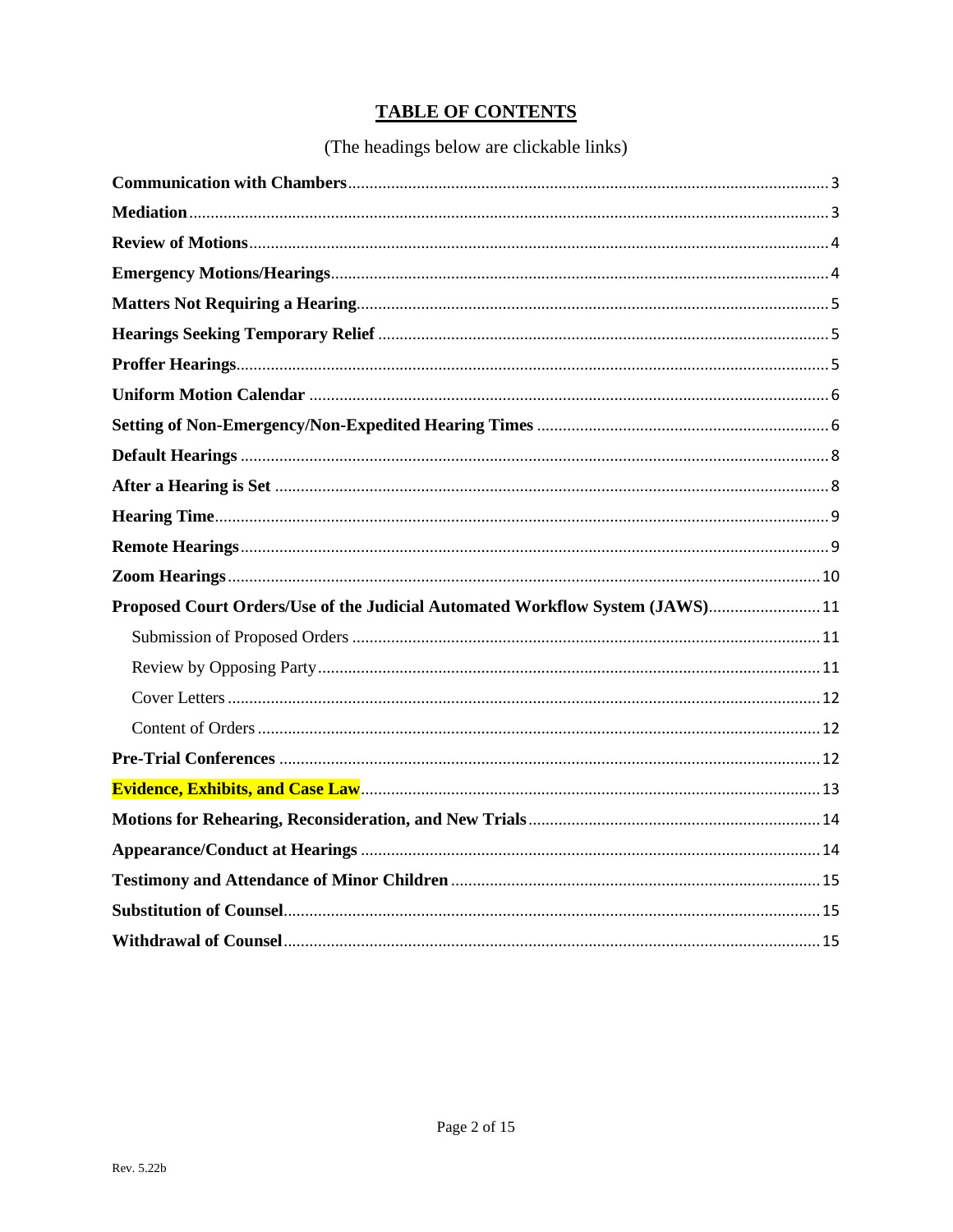#### <span id="page-2-0"></span>**Communication with Chambers**

- The Judicial Assistant is not permitted to answer legal questions, give advice, or explain your situation to the Judge. Your opportunity to speak to the Judge happens in Court only.
- The Judicial Assistant is typically available from 8:30 AM 12:00 PM and from 1:00 PM – 4:30 PM Monday through Friday, excluding court holidays. Although the Judicial Assistant may send communications outside of these hours, the Judicial Assistant may not respond to incoming communications.
- Communications and submissions of documents via e-mail are acceptable and preferred. However, all motions and pleadings must be filed with the Clerk of Court.
- Substantive ex parte communications sent to the Court, regardless of how they are sent, will be filed in the court file. Communications solely related to the scheduling of hearings are not substantive.
- Please be advised that all e-mail communications sent to the Court are subject to public records requests.

#### <span id="page-2-1"></span>**Mediation**

- Pursuant to Administrative Orders 2011-06 PA/PI-CIR and 2015-016 PA/PI-CIR, all initial hearings on non-emergency temporary relief matters in original petitions shall be referred to mediation prior to a hearing on the matter.
- All non-emergency post-judgment matters shall be automatically referred to mediation prior to a hearing.
- Either party may request a waiver of the mediation requirement by motion. Requests for a waiver of mediation should set forth good cause for the Court to waive this requirement.
- The Court, in its discretion and on a case-by-case basis, may waive this mediation requirement.
- Once mediation is concluded, a hearing may be set on the Court's calendar pursuant to the scheduling procedures contained in these guidelines. Hearings should not be set prior to mediation being held.
- The Court may schedule a case management conference or pre-trial conference prior to a hearing on the matter.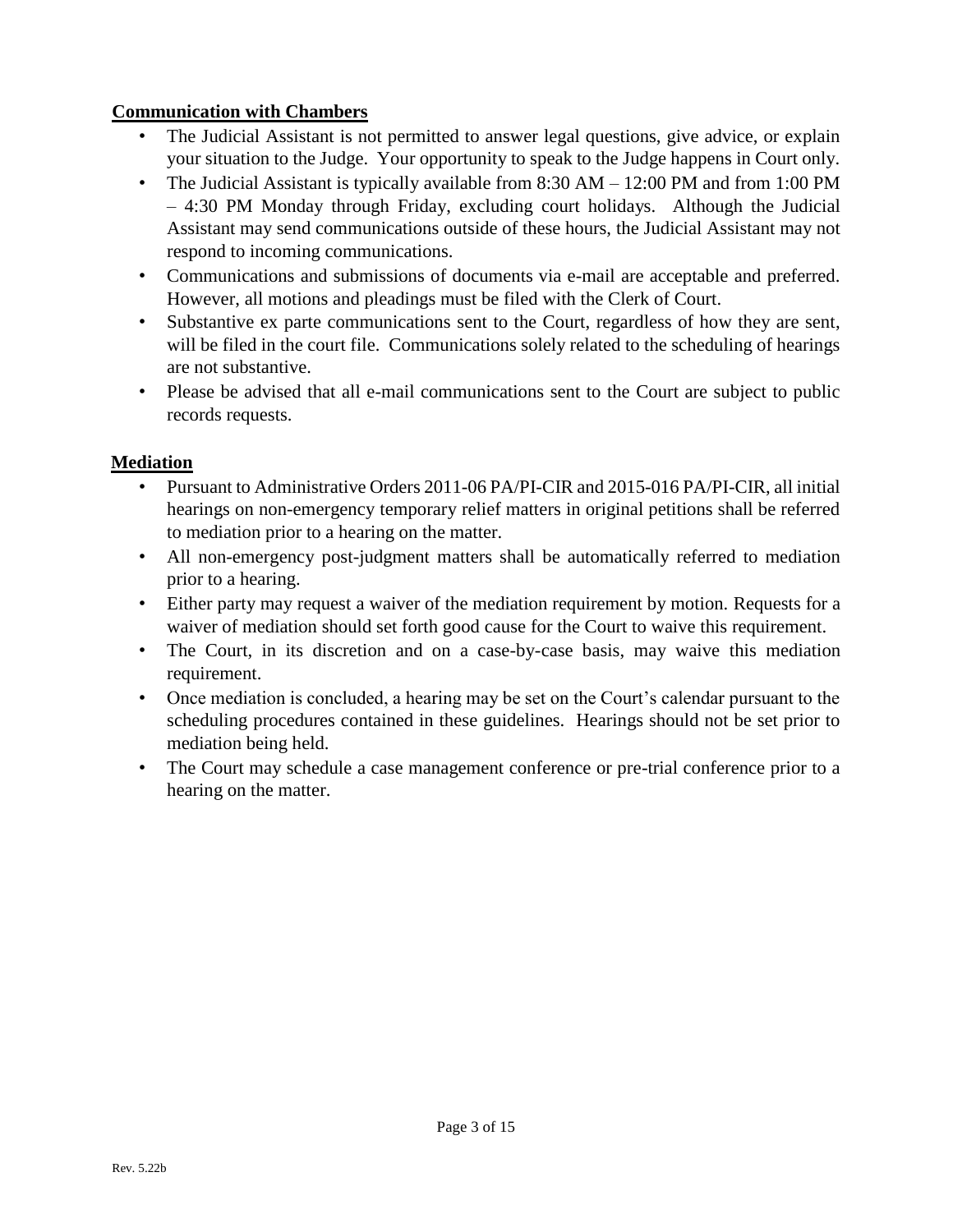## <span id="page-3-0"></span>**Review of Motions**

- The Court cannot file motions on behalf of a party.
- If you wish to file a motion, you must file it with the Clerk of Court first. If you want the Court to review your motion or set a hearing on it, you must contact chambers after the motion is filed.
- Motions or other pleadings sent directly the Court, without also being filed with the Clerk of Court, will be submitted to the court file and considered as correspondence. Motions sent to the Court without proof of filing will not be reviewed.
- The Court does not review the court file on every case. Typically, the Court only becomes aware that a pleading, motion, or other document has been filed when a party makes the Court aware of it or asks the Court to take some action.
- You may send a courtesy copy of your motion to the Court with a request that it be reviewed and/or set for a hearing.
- Due to issues outside the control of the Court, items filed in the court file may not be viewable in the electronic docket for several days after filing.

#### <span id="page-3-1"></span>**Emergency Motions/Hearings**

- All emergency motions must be filed with the Clerk of Court *before* sending a copy to the Court.
- The Court will not review or consider any emergency motion sent directly to the Court without being filed with the Clerk of Court first. Courtesy copies sent to the Court *must* include proof of filing. The Court will not review any motion without proof of filing.
- After an emergency motion is filed through the e-portal, the Clerk of Court will submit the motion to the Court for determination of emergency status and review.
- After review, the Court may enter an ex parte order without notice to the opposing party, schedule a hearing or allow one to be set on an expedited basis, seek a written response from the opposing party, or rule on the matter without hearing.
- If the Court schedules a hearing on an emergency or expedited matter, the Court will do so when time permits on the Court's calendar. Parties and attorneys should be prepared to attend any emergency hearing, in the manner and at the time, scheduled by the Court.
- A conflict with a hearing scheduled by the Court, whether by a party or their counsel, may not constitute good cause for the matter to be continued.
- If the Court schedules a hearing, the parties will be held to the amount of time allotted by the Court for the matter. This time shall be equally split between the parties.
- If the emergency hearing involves an issue related to support, current financial affidavits *must* be filed prior to the hearing. Failure to do so may result in the Court declining to hear the matter on an expedited basis.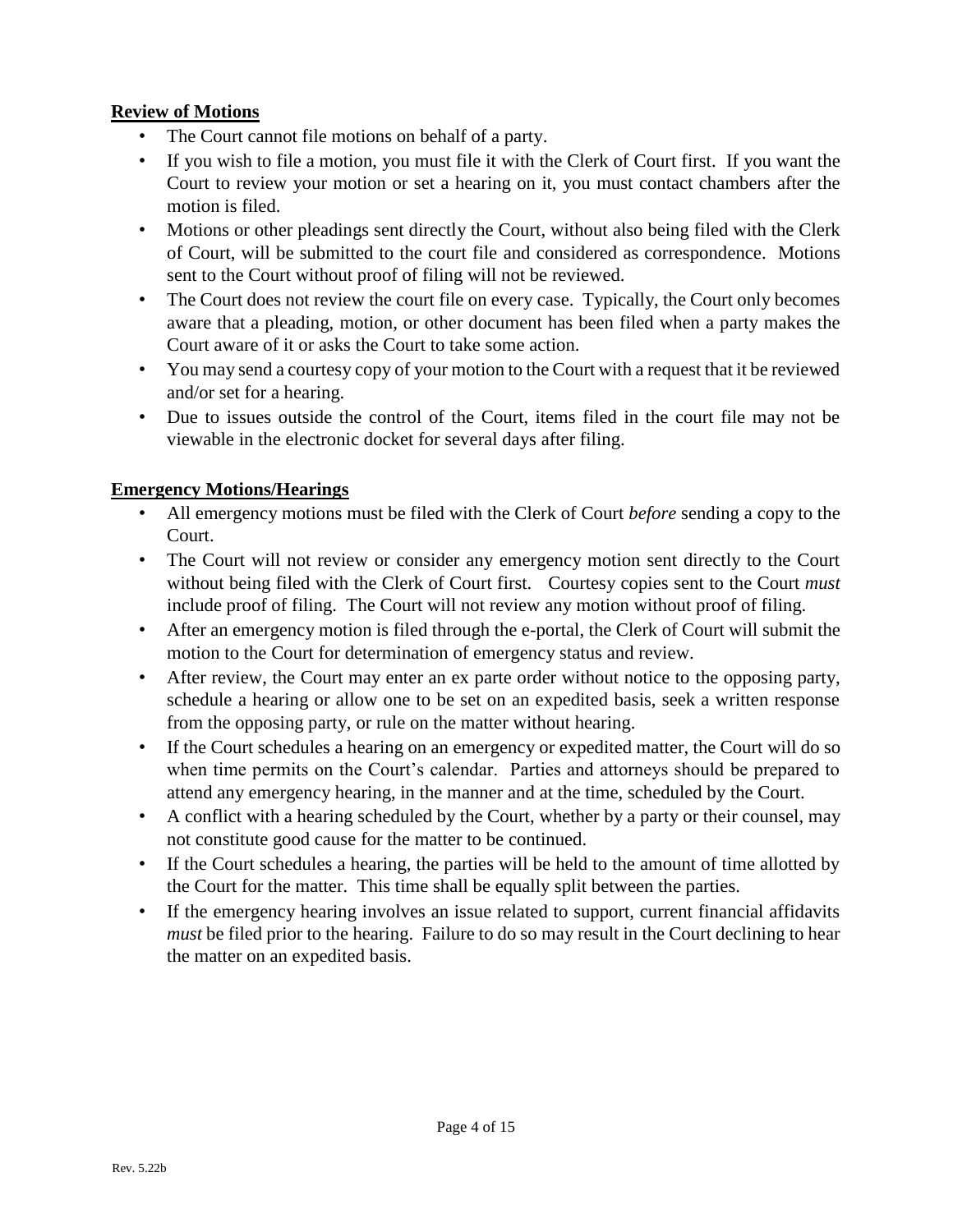## <span id="page-4-0"></span>**Matters Not Requiring a Hearing**

- Some matters do not require a hearing, such as: stipulations between the parties; motions for substitution of counsel that are signed by incoming counsel, outgoing counsel, and client; most motions to withdraw as counsel (with signed consent of the client); appointment of special process servers; and final judgements of paternity where all issues have been resolved by signed agreement.
- A proposed order/judgement on a matter that does not require a hearing may be submitted to the Court if all parties agree or if a stipulation has been signed.
	- o Refer to these practice preferences for the submission of proposed orders via e-mail or JAWS.
	- o All proposed orders shall contain a cover letter indicating that the opposing counsel/self-represented party has reviewed the proposed order/judgement and agrees with the Court signing the proposed order.
	- o If no cover letter or acknowledgment that the other party approves is provided, the Court may reject the proposed order.
	- o The Court will file the cover letter in the court file with the signed order/judgment.
- If a party objects to the entry of a proposed order, the Court will require a hearing on the matter.

#### <span id="page-4-1"></span>**Hearings Seeking Temporary Relief**

- See Administrative Order 2011-006 PA/PI-CIR regarding mediation requirement for temporary matters.
- See also the "Procedural Requirements" section under the "Pasco Only" area at [http://www.jud6.org/ContactInformation/FamilyLaw.html.](http://www.jud6.org/ContactInformation/FamilyLaw.html)
- Hearings on temporary matters *may*, upon agreement of the parties, be proffer hearings as agreed to by the local bar association. Proffer hearings will be held in accordance with these practice preferences (see below).
- If the temporary hearing involves an issue related to support, current financial affidavits must be filed prior to the hearing.

# <span id="page-4-2"></span>**Proffer Hearings**

- Local practice in Pasco County allows for "proffer hearings" on temporary matters.
- The only authority the Court is aware of permitting such hearings is from an Order dated 27 October 2015 and located within the "Pasco Only" section of the "Procedural Requirements" for the Family Law divisions on the Sixth Judicial Circuit website (see [http://www.jud6.org/ContactInformation/FamilyLaw.html\)](http://www.jud6.org/ContactInformation/FamilyLaw.html).
- Local consensus is that a proffer hearing consists of no witness testimony or other evidence submitted to the Court. Rather, counsel asserts to the Court what they anticipate the evidence to be, make their respective arguments based upon their recitation of the evidence, and the Court rules based solely upon the representation of the attorneys.
- The Court will allow proffer hearings in accordance with local practice, however only in temporary matters and only if *all parties and their attorneys* agree in writing in advance of *scheduling* the hearing (this stipulation must be filed *prior* to obtaining hearing dates).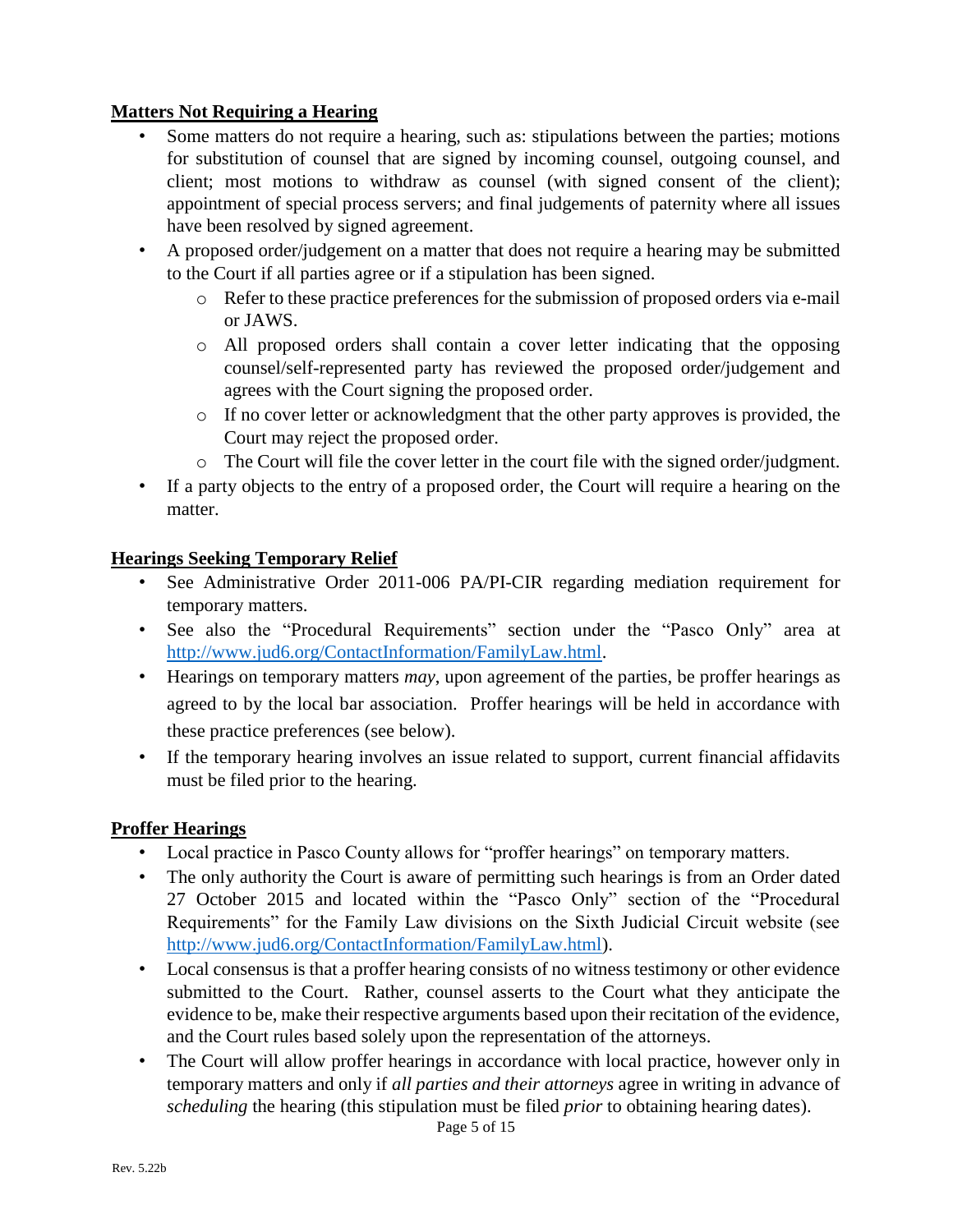- The hearing must be noticed as a "proffer hearing" and the written consents of all parties and attorneys must be attached to the notice of hearing.
- Three days prior to the proffer hearing, a temporary relief hearing memorandum must be filed by both parties and provided to opposing counsel/self-represented party and the Court.
- If the moving party fails to file the temporary relief hearing memorandum timely, the Court may cancel the proffer hearing.
- If the opposing party fails to file the temporary relief hearing memorandum, the proffer hearing shall proceed if desired by the moving party.
- Only one proffer hearing will be heard on temporary matters. All other motions will be evidentiary hearings.
- If a proffer hearing is held, the argument of counsel will be accepted as stipulated to by the opposing party and no further objections will be accepted.
- As the only persons to present information to the Court will be attorneys, the Court will permit a proffer hearing to be conducted telephonically.
- All other hearings shall be evidentiary hearings.

# <span id="page-5-0"></span>**Uniform Motion Calendar**

- Judge Riba has a virtual "mass-motion" calendar, typically held Tuesdays from 10:30 AM until 12:00 PM.
- Currently this calendar is reserved for uncontested final hearings and matters the Judge preapproves to be heard on the calendar.
- All hearings must be scheduled by the Court's Judicial Assistant. No unscheduled matters will be heard.
- Only one Zoom link will be provided for this calendar; however, cases will be staggered to avoid confusion in the virtual courtroom. The Court will bring participants in at their specified hearing time.

# <span id="page-5-1"></span>**Setting of Non-Emergency/Non-Expedited Hearing Times**

- At this time, the Court is not utilizing JAWS for scheduling of hearings.
- Except when authorized in emergencies, or as otherwise detailed in these practice preferences, the Court will not take action without a hearing.
- Motions must be e-filed with the Clerk of the Court and served upon opposing counsel/selfrepresented party *prior* to scheduling a hearing. The Court will not accept any motions not first filed with the Clerk. Although the Court will file correspondence in the court file, the Court will neither file nor serve motions for a party.
- *After* filing the motion with the Clerk, a party seeking to schedule a hearing must contact the Court's Judicial Assistant via email or phone to obtain available hearing dates and times. Please obtain several dates/times as the proposed dates/times you will be provided will *not* be held and may no longer be available when you contact the office again to schedule the hearing.
- Parties seeking to schedule a hearing should do their best to estimate the amount of time required for the totality of the hearing, as the Court may not allow additional time for the matter to be heard.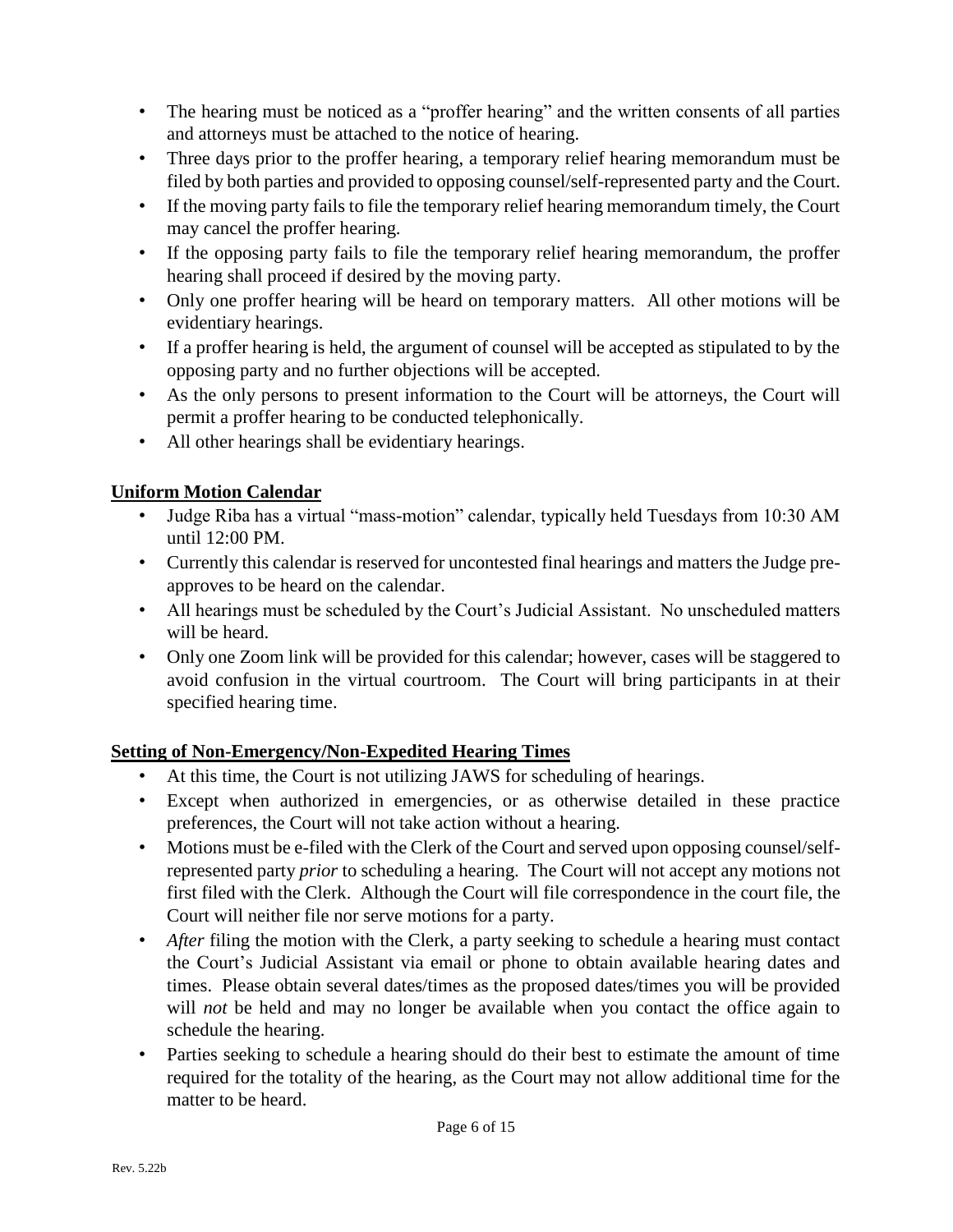- o *Parties will be held to the time requested and that time shall be split equally between the parties.* The manner in which time is to be split is described further in these practice preferences.
- o Failure to request sufficient time may result in the Court ruling on a matter with the evidence presented in the time allotted.
- All hearing dates/times must be coordinated with opposing counsel and/or opposing party if pro se.
	- o It is not the Judicial Assistant's responsibility to monitor exchanges of communication between attorneys or their legal assistants. Under those circumstances, please remove the Judicial Assistant from any email string and notify the Judicial Assistance once a date and time have been agreed to by the parties.
	- o If, after three *separate, good faith* attempts to coordinate with the opposing party you do not receive a response, you may contact the Judicial Assistant to set the hearing. You must explain your unsuccessful attempts at coordination with the opposing party before the Court will schedule a hearing.
	- $\circ$  If the agreed-upon hearing time will result in an unnecessary delay, or if the parties are unable to reach an agreement regarding the hearing date or length of hearing, the Court may schedule the matter for hearing or may set the matter for a case management conference.
- Upon the agreement of a hearing date/time, you *must* contact the office again to secure the hearing time on the Court's calendar. You must confirm your requested date and time with the Judicial Assistant. A phone message or un-replied to email is not sufficient confirmation that you will receive your requested time. Failure to confirm the hearing date with the Judicial Assistant will result in the matter not being placed on the Court's calendar.
- After securing the hearing time with the Judicial Assistant, the moving party must serve a notice of hearing on all parties and file it in the court file.
- All notices of hearing must be served within a reasonable time before the hearing. A failure to file a notice of hearing, or a notice of hearing filed unreasonably before the hearing, may result in the Court continuing the hearing to another date.
- Failure to file/serve a notice of hearing may result in the Court not conducting the hearing.
- Parties may NOT cross-notice a hearing without the prior approval of *both* the Court and any other parties involved. The Court may elect not to hear a motion cross-noticed without Court approval.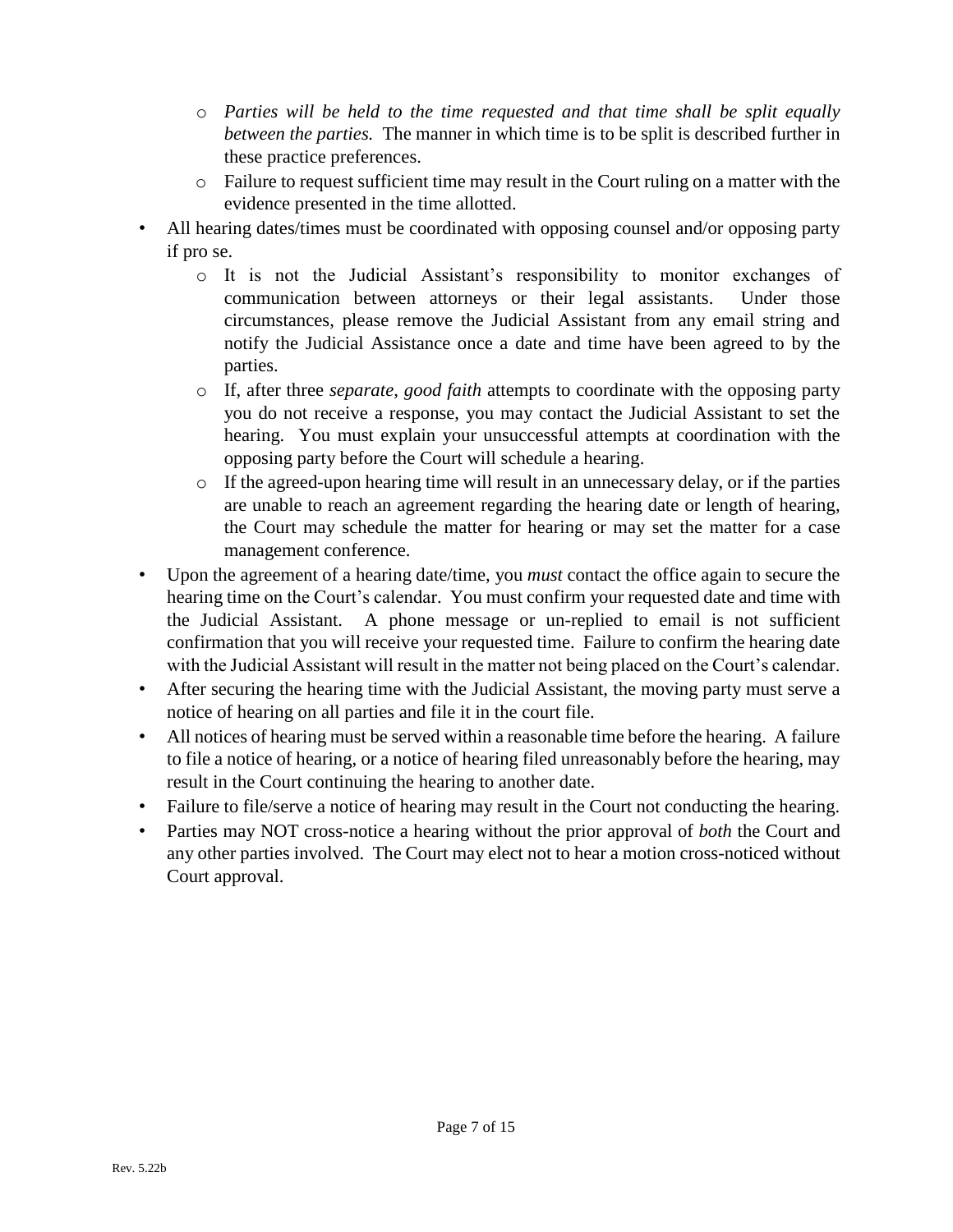## <span id="page-7-0"></span>**Default Hearings**

- Default hearings are to be scheduled as any other hearing and must be scheduled pursuant to these practice preferences. When requesting hearing times, please indicate your belief that the hearing is based upon a default.
- A party seeking a default hearing must ensure that all statutory and procedural requirements have been met *prior* to requesting hearing times. Failure to do so will result in the Judicial Assistant declining to schedule the matter.
- A party requesting a default hearing must request sufficient hearing time, regardless of the opposing party's level of participation in the case. A party requesting a hearing time must request sufficient hearing time for all parties to have an opportunity to be heard.
- A party requesting a default hearing must file/serve a notice of hearing a reasonable time before the hearing. A failure to file a notice of hearing, or a notice of hearing filed unreasonably before the hearing, may result in the Court continuing the hearing to another date.
- A party requesting a default hearing must be prepared to present evidence and for the Court to make any requisite statutory findings, depending upon the relief sought.

## <span id="page-7-1"></span>**After a Hearing is Set**

- After confirming a hearing with the Court's Judicial Assistant, filing the notice of hearing with the Clerk of Court, and serving a copy on the opposing party, a courtesy copy of the notice of hearing should be sent via email to the Court's Judicial Assistant.
- Please include accurate information in your notice of hearing, such as the Judge's name; full address of where/the manner in which the hearing will be held; the correct telephone number and/or Zoom login information (if provided); the time of the hearing; the length of time reserved; the name(s) of the motion(s) to be heard; and the date(s) the motion(s) was/were filed.
- If an attorney or self-represented party wishes to add, delete, or otherwise change the matter(s) to be heard at a set hearing, that attorney/self-represented party must notify, and obtain the consent of, both the opposing attorney/self-represented party and the Judicial Assistant.
- Even if a hearing was scheduled in an Order, the proponent of any petition/motion shall also file and serve a separate notice of hearing.
- Hearings may not be cancelled without prior consent of the Court and all parties. If a hearing is cancelled, a notice of cancellation of hearing must be filed in the Clerk of Court and a courtesy copy sent to the Court in a timely manner.
- Hearings scheduled by order of the Court may not be cancelled by a party without prior written authorization from the Court.
- The Court will allow the parties equal time at a hearing. Parties who fail to properly estimate the amount of time needed for a matter may be limited in the amount of time the Court permits them to litigate an issue.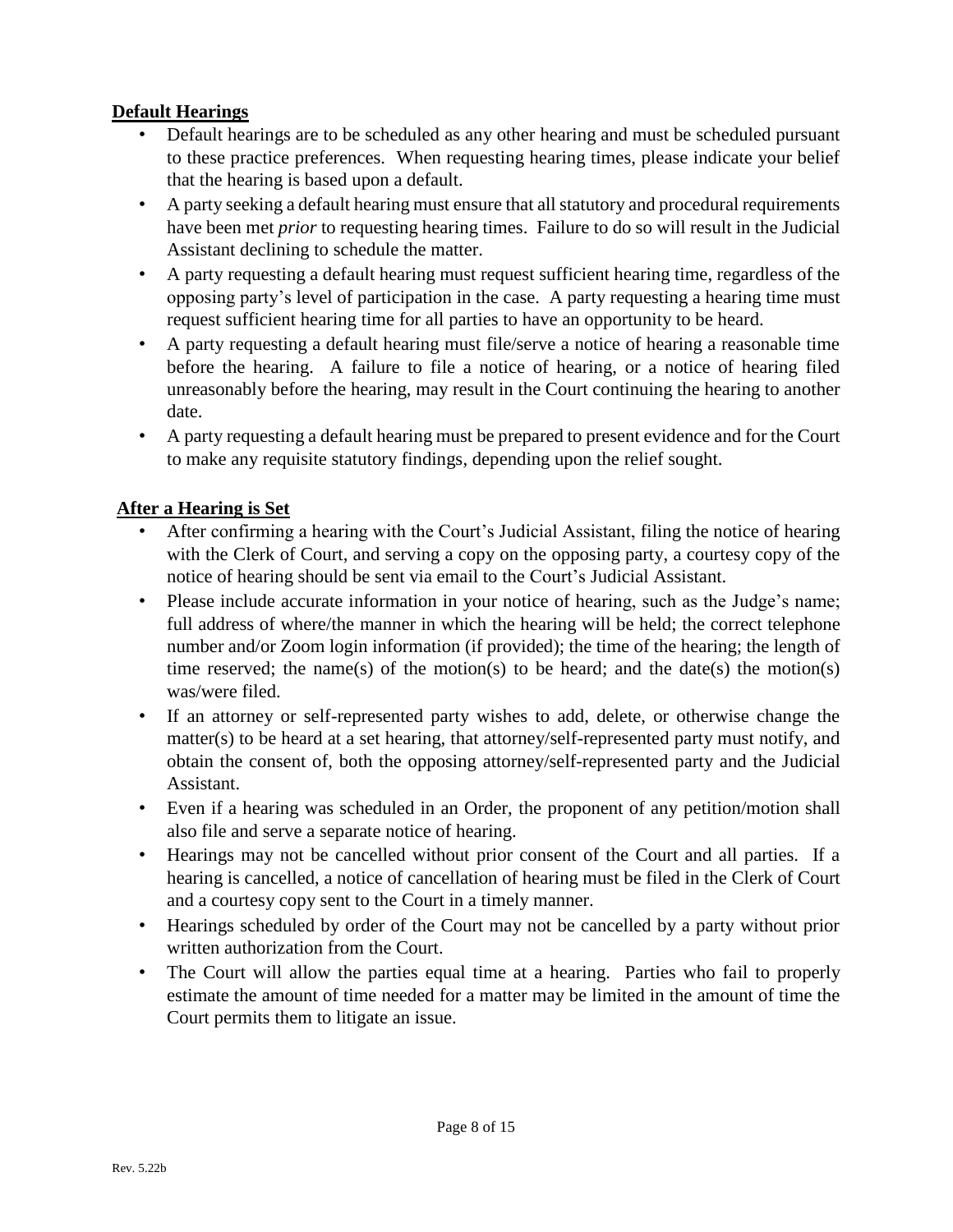## <span id="page-8-0"></span>**Hearing Time**

- When the Court indicates that hearing times are to be split equally between the parties, this includes: opening and closing remarks, the examination of witnesses, introduction of exhibits, objections, and legal arguments.
- The parties shall be responsible for allocating their time accordingly, however the Court will monitor the time each party uses.
- Unless addressed in advance and approved by the Court, all matters raised in a petition/motion shall be litigated within the time requested for a hearing. Absent permission from the Court, no additional time will be permitted to litigate a matter noticed for hearing.
- In estimating the time for a hearing, parties should also permit time for the Court to make findings and enter a ruling.

## <span id="page-8-1"></span>**Remote Hearings**

- In accordance with Florida Rule of Judicial Administration 2.530, Florida Family Law Rule of Procedure 12.451, current Administrative Orders of the Florida Supreme Court, and current Administrative Orders of the Sixth Judicial Circuit, it is the Court's preference that all hearings, except return hearings on ex parte injunctions for protection, continue to be held remotely.
- Any participant may request to appear remotely at an injunction return hearing, but should make arrangements sufficiently in advance of the hearing. The Court will allow hearings to proceed where the participants are split between in person and remote appearances. Parties should be prepared for this possibility.
- During remote hearings all persons will comport themselves as if they were appearing before the Court in person. The Court will admonish, mute, and/or remove from a hearing anyone who does not conduct themselves with appropriate decorum.
- Telephonic hearings will be reserved for hearings in which no testimony will be given (case management conferences, proffer hearings, status hearings, etc.). Judge Riba's dedicated telephonic conference line is (727) 815-7102. The line will be "dead air" until Judge Riba joins the conference.
- If a party/attorney anticipates that the Court will receive testimony at a hearing, the hearing **must** be scheduled via the audio-visual platform Zoom (see below).
- The Sixth Judicial Circuit provides a HIPAA-compliant license for Zoom. Zoom hearings shall be scheduled by the Court, utilizing the Court's Zoom account, and participants shall abide by Judge Riba's procedures below for Zoom hearings.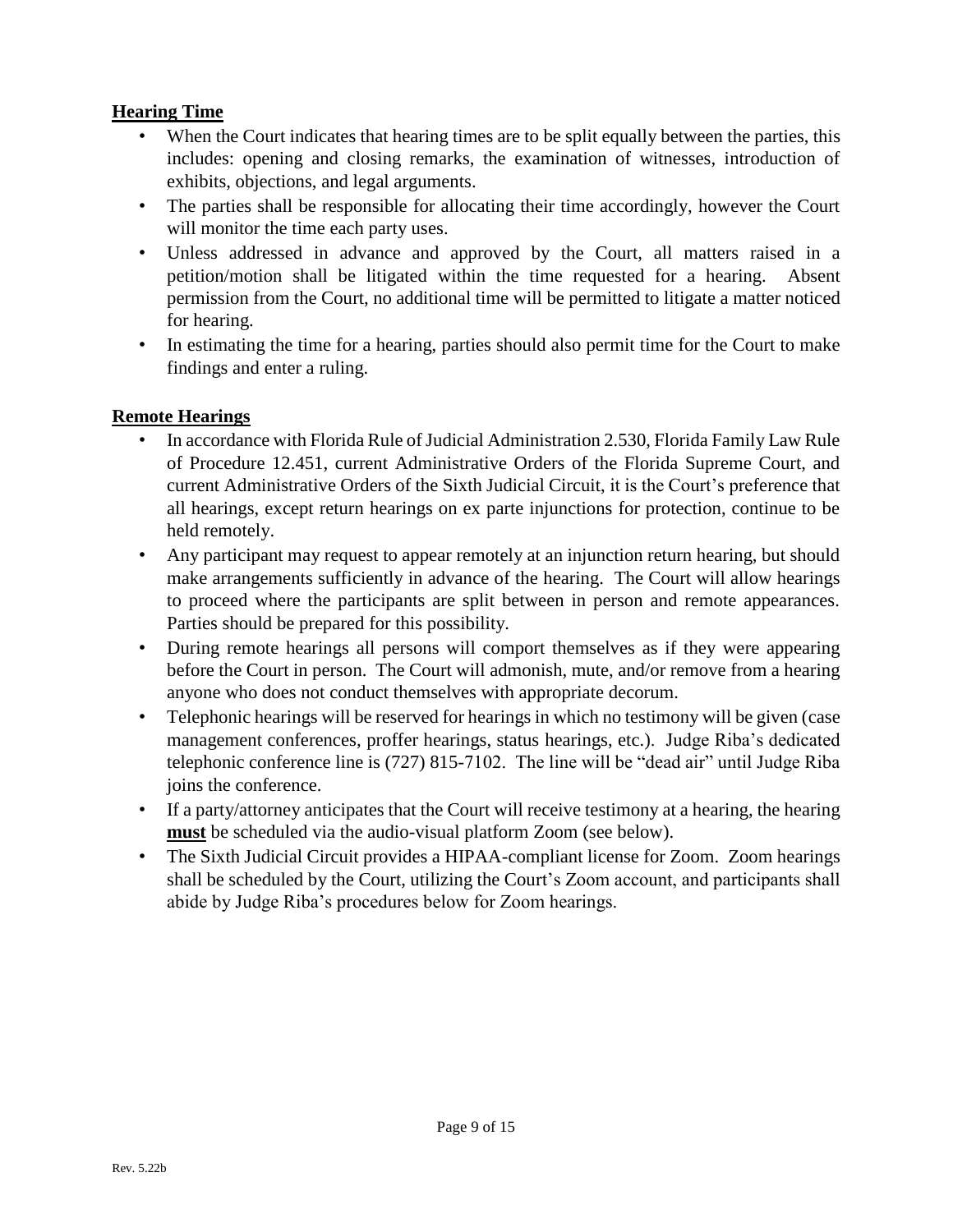# <span id="page-9-0"></span>**Zoom Hearings**

- Zoom meeting and login information will only be sent to attorneys or self-represented parties. It is the attorney's/self-represented party's responsibility to share the login information with clients, court reporters, witnesses, or anyone else who is to attend the hearing.
- It is the attorney's/self-represented party's responsibility to share these guidelines with invitees and ensure their compliance.
- No unauthorized recording of remote hearings is permitted. This includes, but is not limited to, audio recording, video recording, or screen captures.
- All participants shall dress appropriately and govern themselves accordingly as if appearing in-person.
- Upon joining the meeting, all participants shall rename themselves, if necessary, so their identity is easily identifiable to the other participants. Participants should be cognizant of how they are identified as inappropriate names will be admonished and may be excluded to the virtual court hearing.
- Participants shall remain in the virtual waiting room until brought into the virtual courtroom.
- Judge Riba will control access to the virtual courtroom.
- Participants should be cognizant of their surroundings and background. Virtual backgrounds are acceptable, but should not be a distraction. Similarly, virtual backgrounds should not contain offensive images or messages.
- Participants should make their best efforts to limit background noise. Participants should keep themselves muted when not talking to avoid disruptions.
- Judge Riba will allow participants to share their screens for the viewing of exhibits and demonstrative aids. Judge Riba may terminate the sharing of anyone's screen at any time.
- Judge Riba will allow the participants to utilize the chat feature to speak with one another. Participants should be conscientious about to whom they are sending messages to. There should be no ex parte communication by any participant with the Court. Any messages viewable by the Court will be shared with all participants and read into the record.
- Judge Riba allows the use of breakout rooms by participants. Breakout rooms are not monitored by the Court and, unless specifically requested by a party, do not become a part of any official record. Use of a breakout room may be requested by any participant and may be used for attorney-client conversations, attorney-attorney discussions, or sidebar conferences.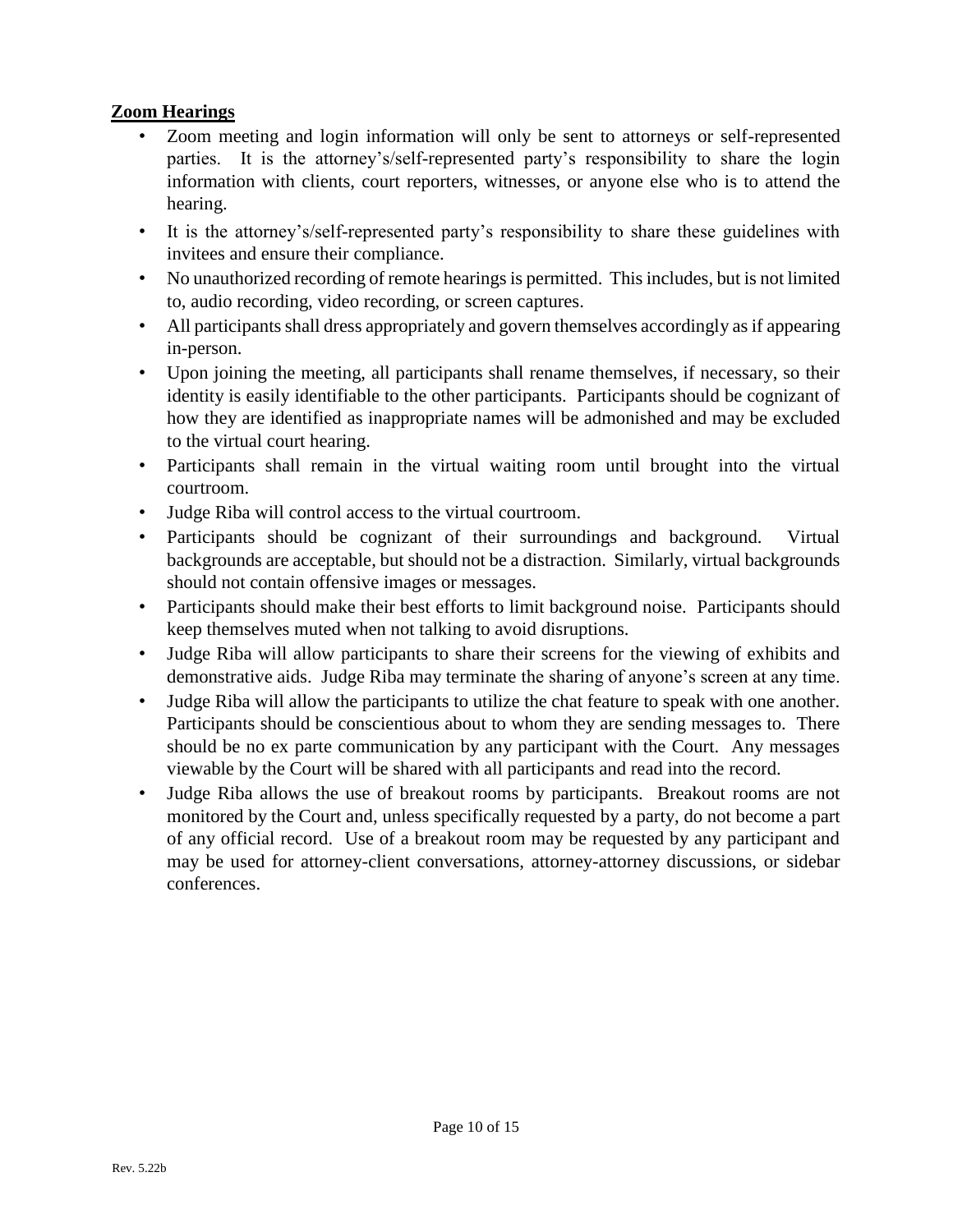## <span id="page-10-1"></span><span id="page-10-0"></span>**Proposed Court Orders/Use of the Judicial Automated Workflow System (JAWS)**

Submission of Proposed Orders

- Pasco County utilizes the Judicial Automate Workflow System (JAWS). All parties on a case should be registered with JAWS.
- For assistance with JAWS, see [http://www.jud6.org/legalcommunity/JAWS/howto.html.](http://www.jud6.org/legalcommunity/JAWS/howto.html)
- Generally, the moving party will prepare a proposed order for the Court's review.
- Unsigned proposed orders shall not be sent to the Clerk of Court and should not be filed in the court file.
- Parties may submit proposed orders to the Court via JAWS or by e-mailing them to the Section e-mail address [\(crfamw1@jud6.org\)](mailto:crfamw1@jud6.org).
- Proposed orders submitted directly to the Court may be in either Adobe PDF or Microsoft Word format. Only these two formats are acceptable.
- Proposed orders uploaded to JAWS must be in Adobe PDF. JAWS can only accept files up to 10 MB. Larger files cannot be uploaded and must be reduced in size. JAWS also cannot accept certain files, including many with digital signatures. Parties may find that "printing" a PDF file as a new PDF file will resolve issues with uploading them to JAWS.
- Orders uploaded to JAWS will appear in the Court's work queue for signature.
- When the Court signs an order in JAWS, the order and cover letter are filed directly with the Clerk of the Court. The order is automatically served upon all parties registered and case-connected with JAWS. As such, the Court may not provide attorneys or unrepresented parties with electronic conformed copies of orders filed in JAWS.
- Orders filed in JAWS may take several days to appear in the court file.
- If a proposed order is rejected, the party/counsel who submitted the proposed order may be required to submit a new proposed order to the Court.

<span id="page-10-2"></span>Review by Opposing Party

- Unless otherwise informed in advance by the Court, the Court will not consider any proposed orders until the opposing party/counsel has had an opportunity to review it and lodge any objections.
- Proposed orders may not be submitted to the Court at the same time as communicating with the opposing party/counsel about the proposed order. The Court will not retain orders pending review by opposing party/counsel and those orders will be rejected.
- If there is no objection from the opposing party, the Court will sign the proposed order/judgment and file the cover letter with no further action.
- If the attorneys or parties are unable to agree on the wording of a proposed order, each attorney or party shall submit his or her own proposed order to the Court with a cover letter explaining their objections to the opposing party's proposed order. If possible, a transcript of the hearing should be sent along with the proposed order. The Court may require the objecting party to submit their proposed order within a specific amount of time or may schedule the matter for a hearing.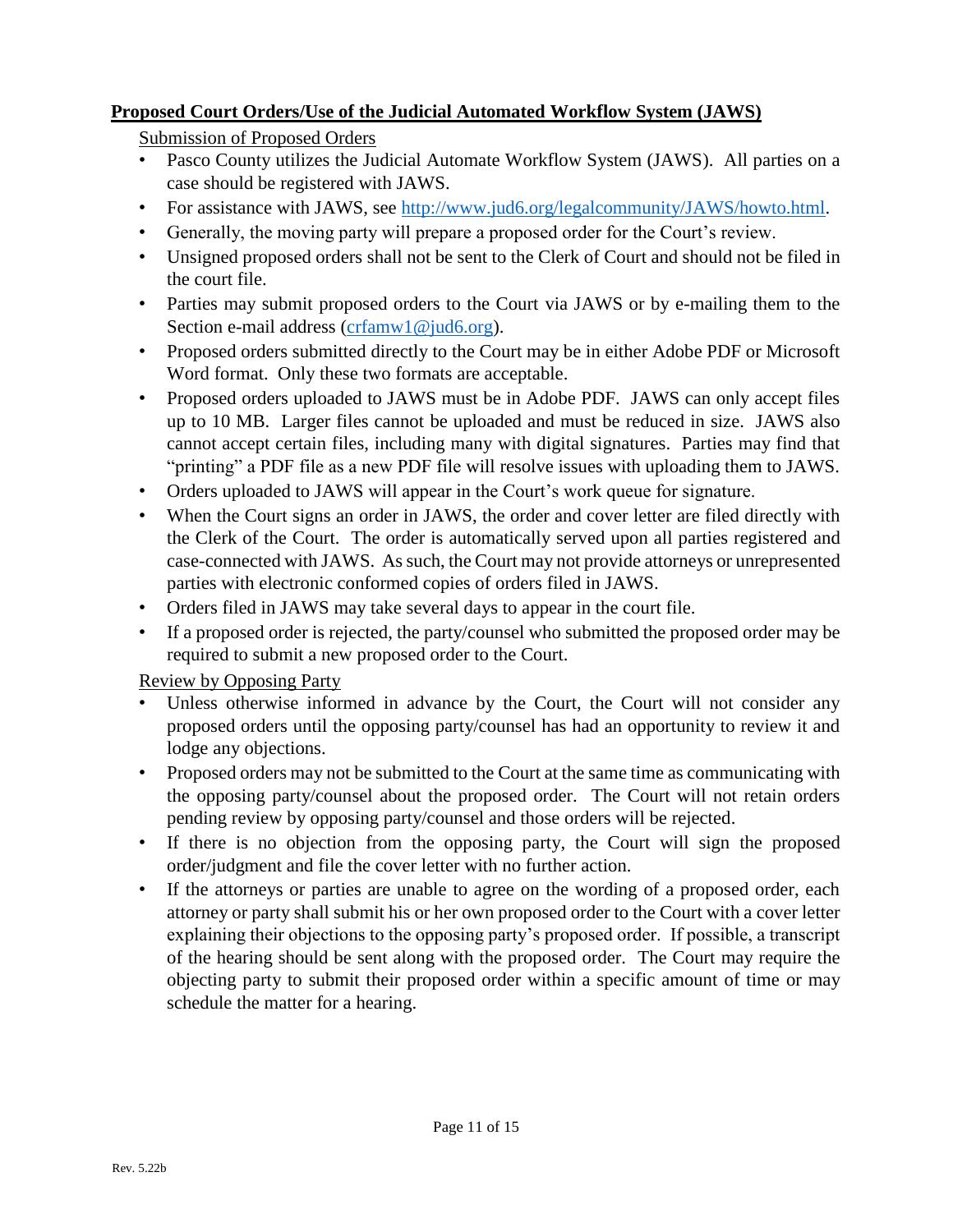#### <span id="page-11-0"></span>Cover Letters

- All proposed orders, regardless of submission method, **must** contain a cover letter.
- Any proposed order without a cover letter may be rejected.
- Cover letters shall contain the full names of the parties, case number(s), date of hearing (if any), and should indicate whether the opposing counsel/self-represented party agrees or objects to the proposed order.

## <span id="page-11-1"></span>Content of Orders

- The first paragraph of the proposed Order must indicate the date of the hearing (if any), the title of the motion/pleading upon which the hearing was held, the date of filing of the motion, who was present at the hearing, and the manner of appearance (in-person, telephonic, Zoom, etc.). If a party failed to appear at the hearing, please state the date the notice of hearing was served as well as the manner and location of service, and whether the halls were sounded.
- Proposed orders should contain no blanks for the Judge to fill in other than the date.
- Proposed orders should have numbered pages and the case style on each page.
- The Judge's signature line must not be its own page.

## <span id="page-11-2"></span>**Pre-Trial Conferences**

- After a party files notice that a case is at issue, that party shall contact the Judicial Assistant to request hearing time for a pre-trial conference.
- The scheduling of pre-trial conferences shall be in accordance with the Court's practice preference for the setting of hearings.
- A pre-trial conference should not be scheduled if there remain pending motions or if discovery is not complete. The Court may not schedule a trial if discovery is outstanding or there are motions to be litigated.
- No motions will be heard at the pre-trial conference without prior approval of the Court.
- In scheduling a pretrial counsel, parties and attorneys are representing to the Court that they are fully prepared to try the case when scheduled, inclusive of all financial and contractual matters between counsel and client.
- Upon the setting of a pre-trial conference, the Court will enter an order setting the hearing. All parties must abide by the order setting pre-trial. Failure to do so may result in the pretrial conference being continued or the matter not being set for trial.
- The attorneys who will actually conduct the trial must attend the pre-trial conference as familiarity with the case and the pre-trial conference statement is essential for a meaningful pre-trial conference. Failure of the trial attorney to appear at the pre-trial conference may result in the Court not scheduling the matter for trial.
- The parties must attend the pre-trial conference. Failure of a party to attend a pre-trial conference may result in the Court not scheduling the matter for trial.
- A non-jury trial will be scheduled at the pre-trial conference. All participants should be prepared to adequately estimate the time needed and their availability to schedule the trial date.
- The Court will prepare a Pre-Trial Order at the pre-trial conference. Failure to follow the Pre-Trial Order will result in the imposition of sanctions described in the Order.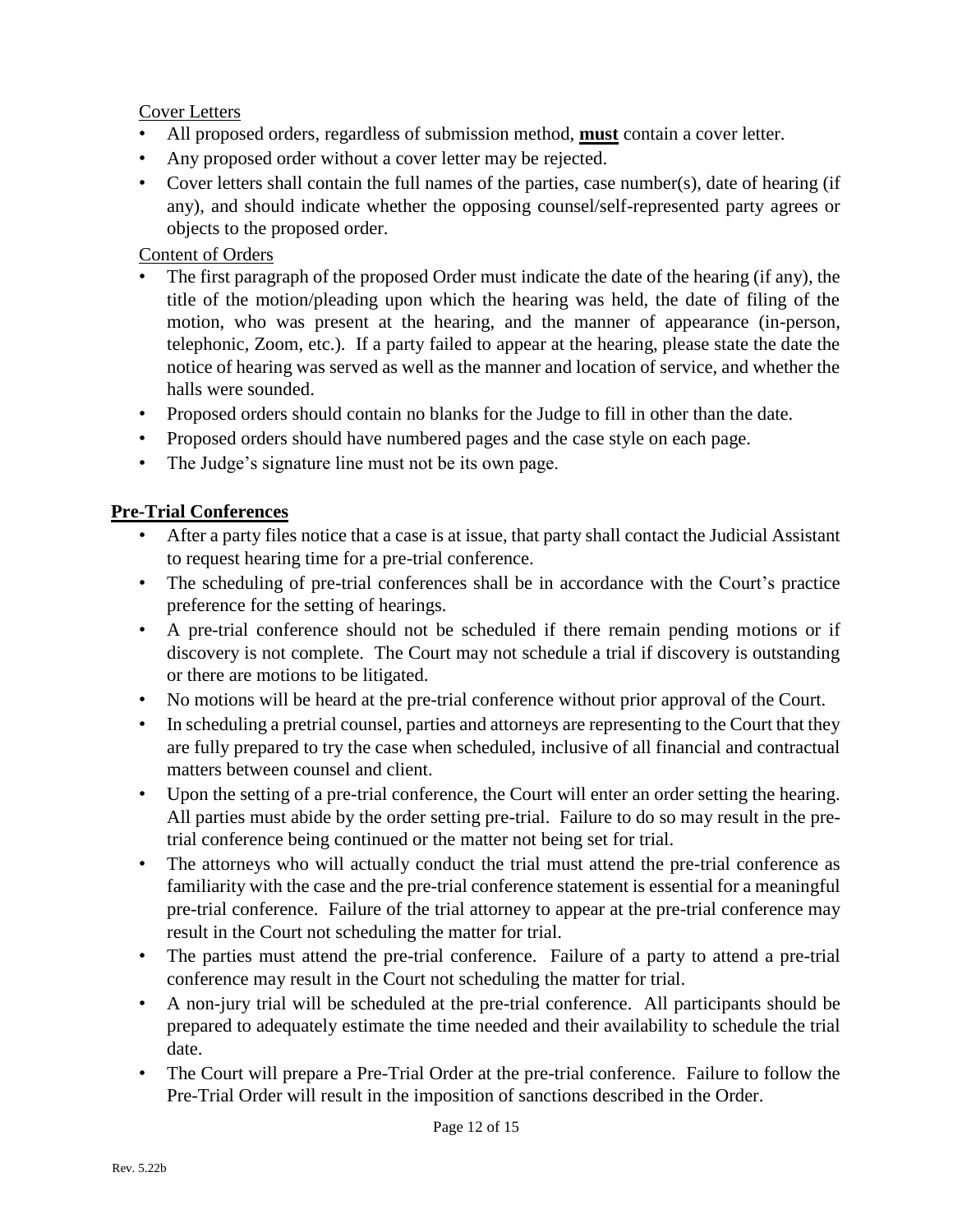- Attorneys will not be permitted to withdraw less than 30 days before trial, absent exigent circumstances or legitimate ethical issues. Accordingly, the Court does not contemplate allowing counsel to withdraw between the pre-trial conference and trial.
- The trial will be conducted and concluded within the time set at the pre-trial conference.

# <span id="page-12-0"></span>**Evidence, Exhibits, and Case Law**

- Any party or attorney submitting evidence to the Court must be familiar with, and is responsible for following, the requirements of Florida Rules of Judicial Administration 2.420 and 2.425 as well as Administrative Order 2021-021 PA/PI-CIR. Nothing in these guidelines should be interpreted contrary to any Rule or Administrative Order.
- Any evidence or exhibit that a party wishes the Court to consider at a hearing must either be marked and **filed electronically in the court file or** submitted to the Court a *minimum* of two business days prior to the hearing where the evidence is anticipated to be submitted. Proposed exhibits should no longer be filed in the court file and must be submitted to the Court in advance of a hearing.
- It is suggested that evidence/proposed exhibit submissions be made *more* than two days before a hearing.
- Evidence/proposed exhibits must be delivered to the Court during the business hours listed in the first section, and should not be delivered during the lunch hour. No one will be available to accept items outside of the hours above. Exhibits delivered to the Court outside of the published business hours above may be misplaced, will be the responsibility of the party delivering them, and may be unavailable to the Court at the time of the hearing. Parties should call ahead before delivering exhibits to confirm the Judicial Assistant's availability.
- Failure to abide by the advanced submission of exhibits may result in exhibits being unavailable for the Court during a hearing. The Court's requirement for advanced submission of evidence/exhibits is a *preference* intended to ensure the Court's access to a party's proposed exhibits during a hearing. This practice preference is not an exclusionary rule and, absent an order from the Court regarding the submission of exhibits, is not a valid basis for an objection by a party to the submission of exhibits at a hearing.
- Parties may submit evidence/exhibits electronically to the Court via e-mail for future submission at a hearing. However, the Court cannot file items in the court file for parties and will not print more than 25 pages of documents, in total, for any party.
- If the combined number of pages of electronic evidence/exhibits for any party exceeds 25 pages, that party *must* deliver a hard copy to the Court a minimum of two business days prior to the hearing where it is anticipated to be submitted.
- Any evidence or exhibits delivered to the Court less than two business days before the hearing, or evidence/exhibits submitted electronically to the Court in excess of 25 pages without a hard copy, may be unavailable for submission at the hearing.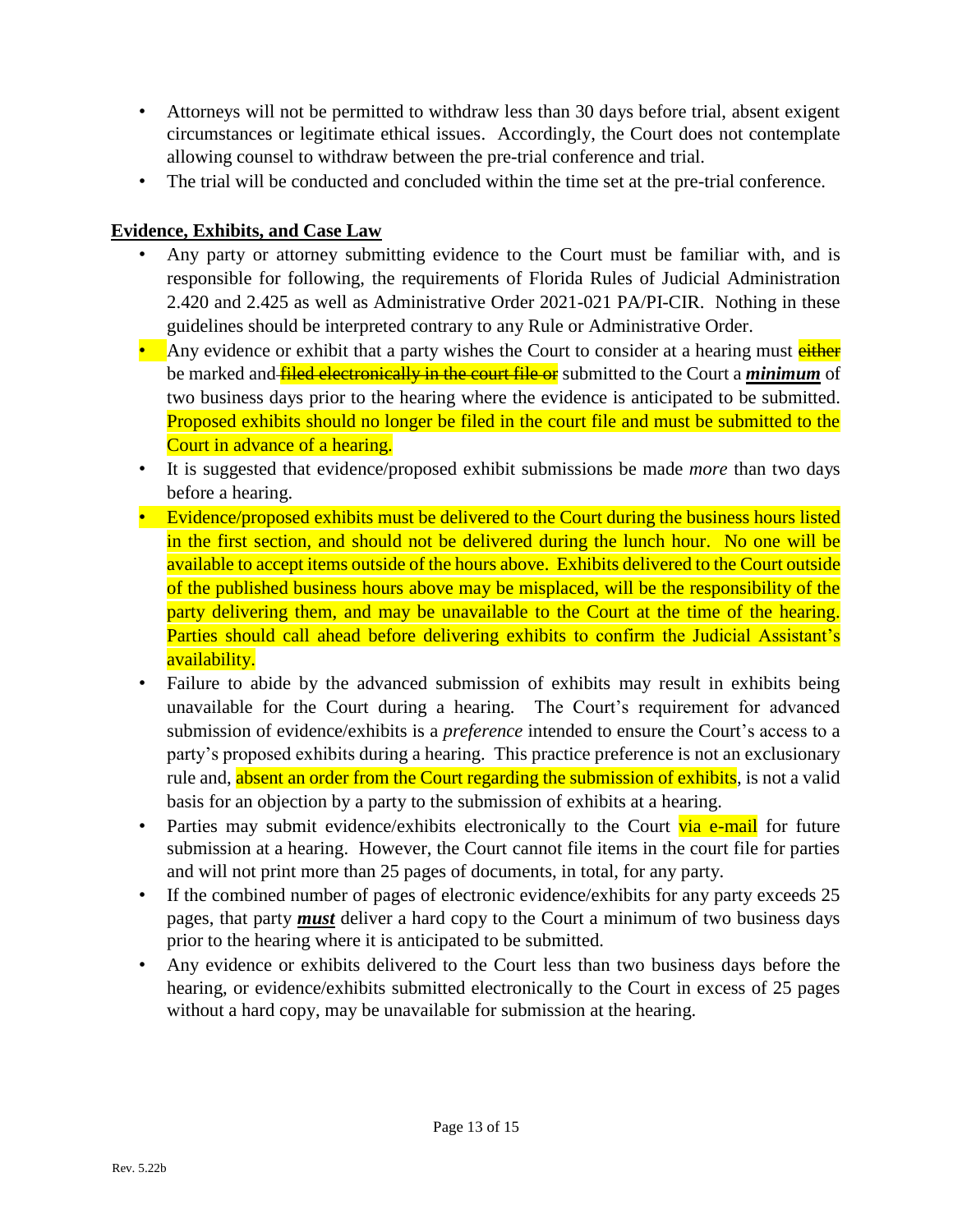- Electronic exhibits submitted directly to the Court must be in PDF format. The Court will *not* open files from remote storage locations (i.e. exhibits stored on thumb drives or other electronic media, Dropbox, Google Drive, etc.). Arrangements may be made with the Court *in advance* of a hearing for the submission and publishing of digital media exhibits (photographs, video recordings, etc.).
- *It is the responsibility of the parties or their counsel to ensure that all exhibits have sensitive information redacted in accordance with Rules 2.420 and 2.425, Fla. R. Jud. Admin., and, if items are filed directly in the court file, that they are accompanied by a notice of confidential information, if appropriate.*
- Nothing in these guidelines should be interpreted to alter any party's statutory or procedural responsibilities or notice requirements.
- Case law that a party intends to rely upon should be provided to the Court sufficiently in advance of any hearing to give the Court an opportunity to review it. A courtesy copy should be provided to the opposing party.
- If a Pre-Trial Order was issued in a case, the parties must abide by the requirements in the Pre-Trial Order regarding evidence, exhibits, and/or case law.

# <span id="page-13-0"></span>**Motions for Rehearing, Reconsideration, and New Trials**

- Any such motion must be filed with the Clerk of the Court and a courtesy copy sent to the Court.
- The Court may not review any such motion until notified by the moving party. Such motions will not be set for hearing without first being reviewed by the Judge.
- If the Judge finds that a hearing is required, the Judicial Assistant will contact the moving party to schedule the hearing. The moving party will be required to follow the requirements for scheduling of a hearing contained in these practice preferences.
- If no hearing is required, the Court will rule upon any such motion in chambers.

# <span id="page-13-1"></span>**Appearance/Conduct at Hearings**

- It is expected that all parties and litigants will adhere to Sixth Judicial Circuit Administrative Order 2015-052 PA-PI-CIR.
- All persons appearing before the Court shall be in appropriate attire. Shorts or sleeveless shirts are not permitted.
- Persons appearing remotely should be cognizant of their appearance and surroundings. Persons appearing via Zoom shall be dressed in appropriate attire for the manner of their appearance.